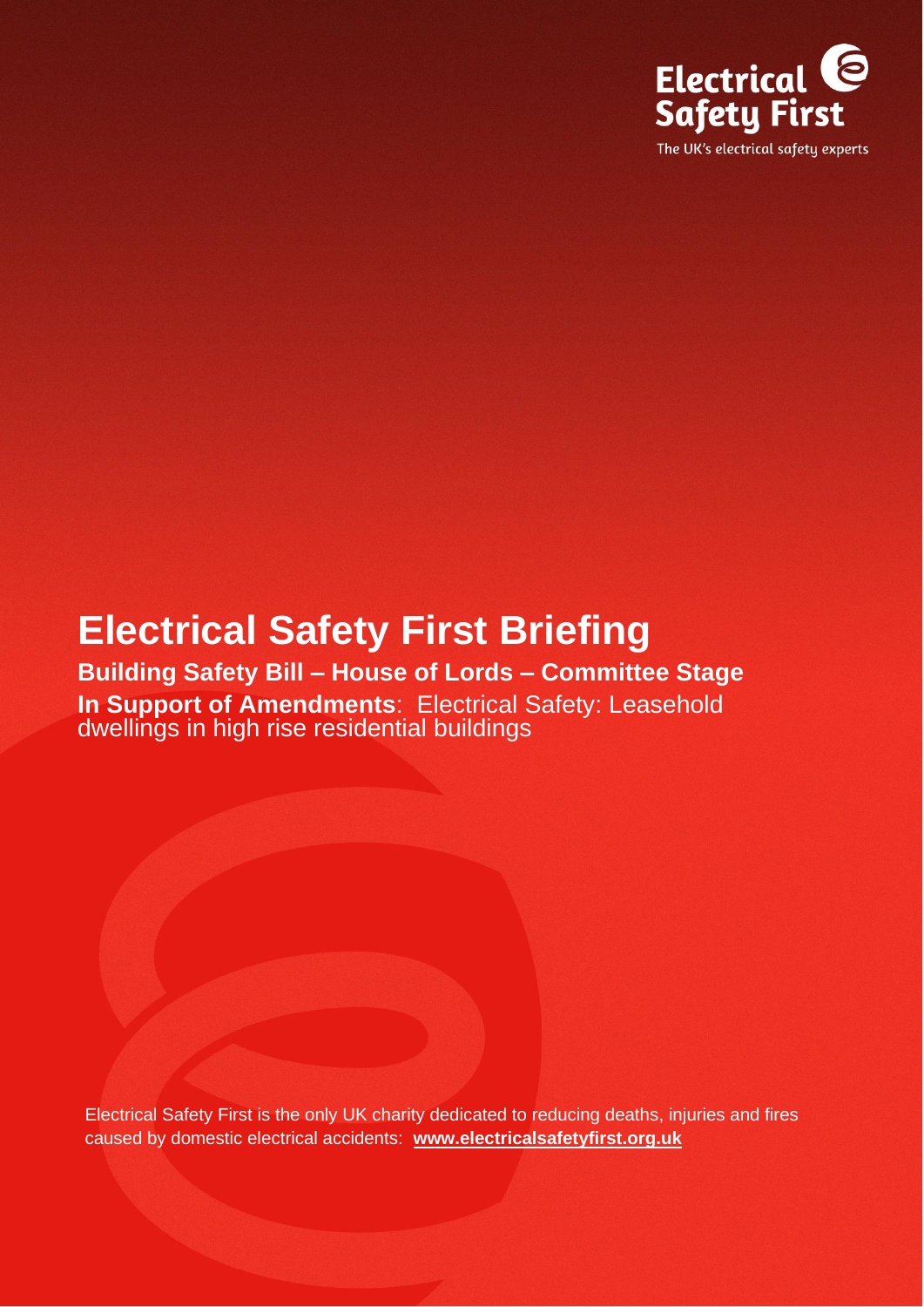



## **Building Safety Bill – House of Lords Committee Stage**

**Amendments to improve electrical safety in leasehold dwellings in high rise residential buildings** 

#### **Background**

• Electrical Safety First is the charity committed to reducing the number of deaths, injuries and accidents caused by electricity. We fully support the new clauses tabled by Lord Foster of Bath which aims to improve the safety of High-Rise Residential buildings (HRRBs) by requiring leasehold properties to be protected by an Electrical Installation Condition Report (EICR) for the electrical installations in their properties. This is required for privately rented homes in HRRBs but does not apply to leasehold properties.

#### **Why this is needed**

- Currently, **there is no legal requirement for social landlords or leaseholders to undertake electrical safety checks of their dwellings in England**. This is particularly concerning in relation to HRRBs, as unsafe electrical installations in one property undermines the safety of the entire building.
- **Mandatory electrical safety checks are already in place in the Private Rented Sector** (PRS) in England.
- Recent high-profile fires in tower blocks, (Grenfell Tower, Shepherds Court, and Lakanal House) were caused by electricity. **These buildings were of mixed tenure, strengthening the case for parity in electrical safety standards across all tenures in HRRBs**.
- According to a Freedom of Information (FOI) request completed by the then Ministry of Housing, Communities, & Local Government in April 2019, there are **4812 social residential high-rise buildings in England,<sup>i</sup>** out of 10,112 total. **This is 48% of HRRBs in England.**



Fig A. Chart showing the split in social and private HRRB derived from analysis of an FOI to the DLUHC.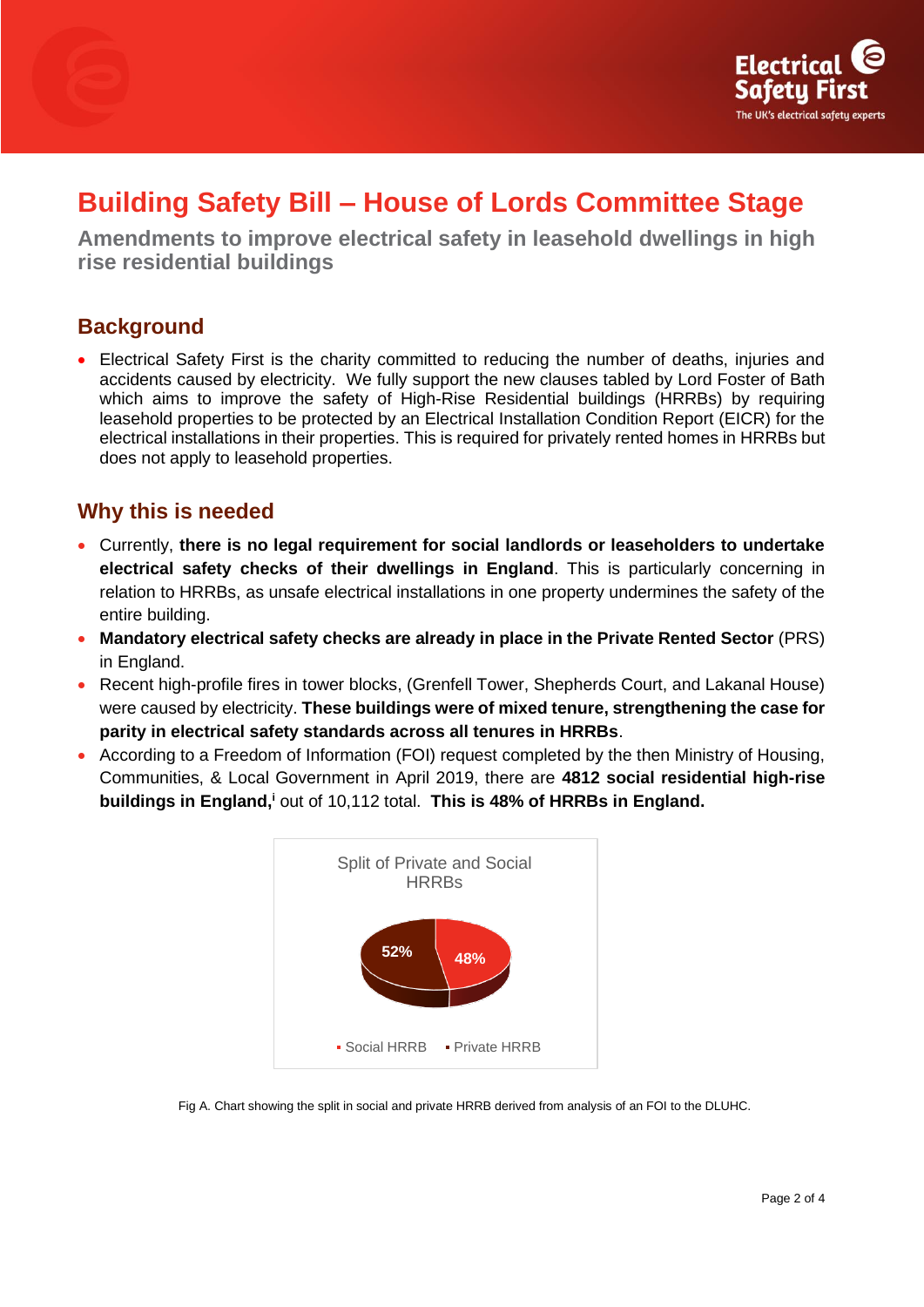

#### **Urgency**

• Leaseholders in social housing blocks should be required to have electrical checks, because;

- Fires caused by electricity in all HRRBs have remained at a consistent level over the last 5 years. Home Office fire data shows a consistently high level of accidental electrical fires in highrise buildings with 10 or more flats.<sup>ii</sup>

| Year    | <b>Number of Fires</b> |
|---------|------------------------|
| 2016/17 | 301                    |
| 2017/18 | 309                    |
| 2018/19 | 355                    |
| 2019/20 | 315                    |

Fig 2. Table showing the number of accidental electrical fires in PBHRs derived from the Home Office Dwellings Fire Dataset.

### **Leaseholder Attitudes**

- Electrical Safety First completed a survey of 100 leaseholders in HRRBs in England to gain insight into their attitudes and behaviours around electrical safety.<sup>iii</sup>
- When asked if they would support or oppose 5 yearly electrical safety checks at a cost of £150-200, **87% (net) supported being legally required to complete electrical safety checks.**



Fig 2. Table showing leaseholder support for mandatory electrical safety checks

- When asked how more or less concerned they were for the safety of themselves/tenants following the high-profile case of the Grenfell Tower Tragedy, **91% (net) said they were more concerned about safety**.
- This survey would suggest **there is support from leaseholders** to implement and conduct 5- yearly electrical safety checks, to protect themselves, and their neighbours.

#### **The Government's Position**

• Regarding this Bill, Minister of State for Building Safety and Fire, Lord Greenhalgh, said at Second Reading: 'Dame Judith [i.e., Independent Review of Building Regulations and Fire Safety: Hackitt